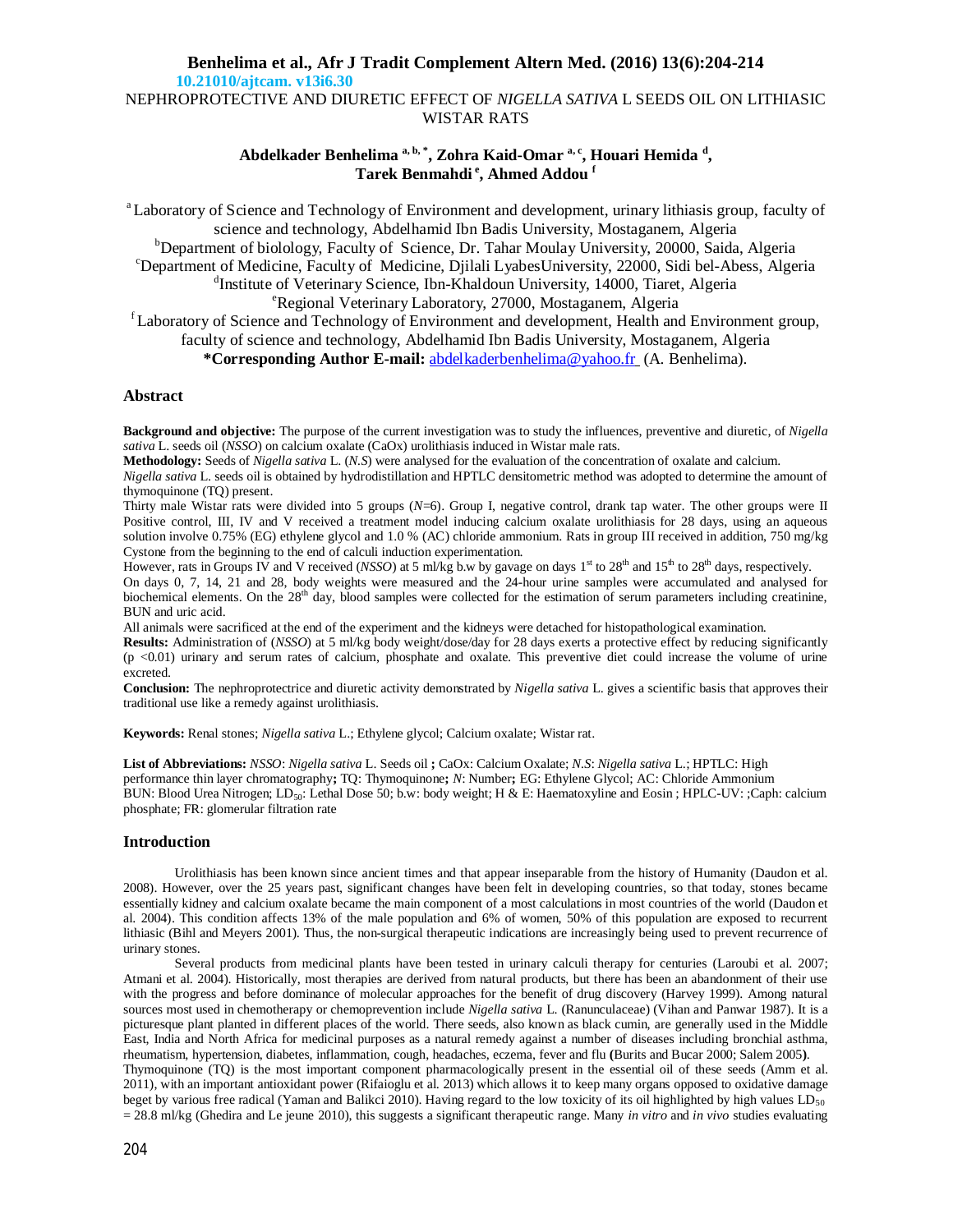## **10.21010/ajtcam. v13i6.30**

its biological activity, including immune-potentiation, anti-tumor, anti-inflammatory, analgesic, anti-hypertensive, anti-diabetic stimulation, anti-ulcerogenic, antibacterial, antifungal have been reported (Kumar and Huat 2001; Al-Naggar et al. 2003).

The current investigation focuses on the evaluation of beneficial effects; preventive and diuretic of *Nigella sativa* L. seeds oil (*NSSO*) administered by gavage to male Wistar rats on calcium oxalate stones induced by ethylene glycol (EG) and ammonium chloride (AC).

### **Materials and methods Plant material**

We have used *Nigella sativa* L. (voucher number MPS2012/22) seeds that were collected in 2012 from the region of Slatna (Bordj Bouareridj, west of Algeria). The plant species is identified by Dr. A. Mokhebi and a sample was deposited at the herbarium of the Department of Biological Sciences of the University of Abdelhamid Benbadis Mostaganem, Algeria. Seeds were kept in the dark at 4 °C.

### **Preparation of extract of** *Nigella sativa* **L seeds**

Dried seeds of *Nigella sativa* L. 100 g were ground and extracted by hydrodistillation at atmospheric pressure (4 h) and the essential oil obtained was dried by  $Na<sub>2</sub>SO<sub>4</sub>$  (Hanen et al. 2007) and stored at 4 °C.

### **Analysis of** *Nigella sativa* **L seeds Determination of the levels of calcium and oxalate:**

The calcium level was determined by atomic absorption after mineralisation of *N.S* powder at 550 °C/12h. The ash obtained was dissolved in  $HNO<sub>3</sub>$  (Falade et al. 2005). The oxalate level was analysed by the technique reported by Roswitha. S (Roswitha et al. 2006).

#### **Quantitative determination of thymoquinone by HPTLC**

The amount of thymoquinone in our sample was determined by densitometric method HPTLC (Prawez et al. 2013).

#### **Animals**

Thirty male Wistar rats healthy adults of approximately the same age weighing between 120 and 130 g, were obtained from Algiers Pasteur Institute, Algeria. Rats were acclimated in polypropylene cages with aseptic conditions and feeded with standard animal and water *ad libitum*, they were housed in a single temperature controlled 20-25 °C cage, at relative humidity of 50-55%, in 12h/12h dark/light cycle. All procedures were performed according with ethical guidelines for care and use of the animals laboratory, and they were allowed by the care of Experimental Animals Committee (MESRS/IVST/CEA/12/27). Rats were arbitrarily sectioned into five groups of six rats each.

#### **Ethylene glycol and ammonium chloride induced urolithiasis Model**

Kidney stones were induced by ethylene glycol and ammonium chloride in rats (Fan *et al.,* 1999). Group I served as control group (negative control), received regular rat food and drinking water *ad libitum*. All the remaining groups (II -V) received 0.75 % ethylene glycol (EG) (E-Merk, Germany) and 1.0 % ammonium chloride (CA) (E-Merk, Germany) in drinking water for 28 days, of which for 3 days comprised of  $(EG + AC)$  to accelerate lithiasis followed by only  $(EG)$  for 25 days. Group III received in addition Cystone at 750 mg/kg b.w during the experimental test period (Mitra et al. 1998). Rats in Groups IV and V have received *NSSO* daily by gavage at dose equivalent to 5 ml/kg b.w (El-Abhar et al. 2003), from  $1<sup>st</sup>$  and  $15<sup>th</sup>$  to  $28<sup>th</sup>$  day, respectively.

### **Body Weight**

Body weights were measured on days 0, 7, 14, 21 and 28. Evaluations of body weights (BWe) were determined using the formula (Bouanani et al. 2010):

 $BW_e = (BW_{d0} - BW_{ds}) / BW_{d0}$ BWe: Body weight evaluation on days (0, 7, 14, 21 and 28)  $BW_{d0}$ : Body weight on the first day (day o) BW<sub>ds</sub>: Body weight on days (0, 7, 14, 21 and 28)

### **Collection and urinalysis:**

Twenty-four hours urine samples were collected and measured on days 0, 7, 14, 21 and 28 using individual metabolic cages. At the same time, oxalate, phosphate, uric acid, calcium and magnesium were determined using commercially accessible test kits (Sigma-Aldrich, USA) (Rajagopal 1984; Sriboonlue et al. 1998).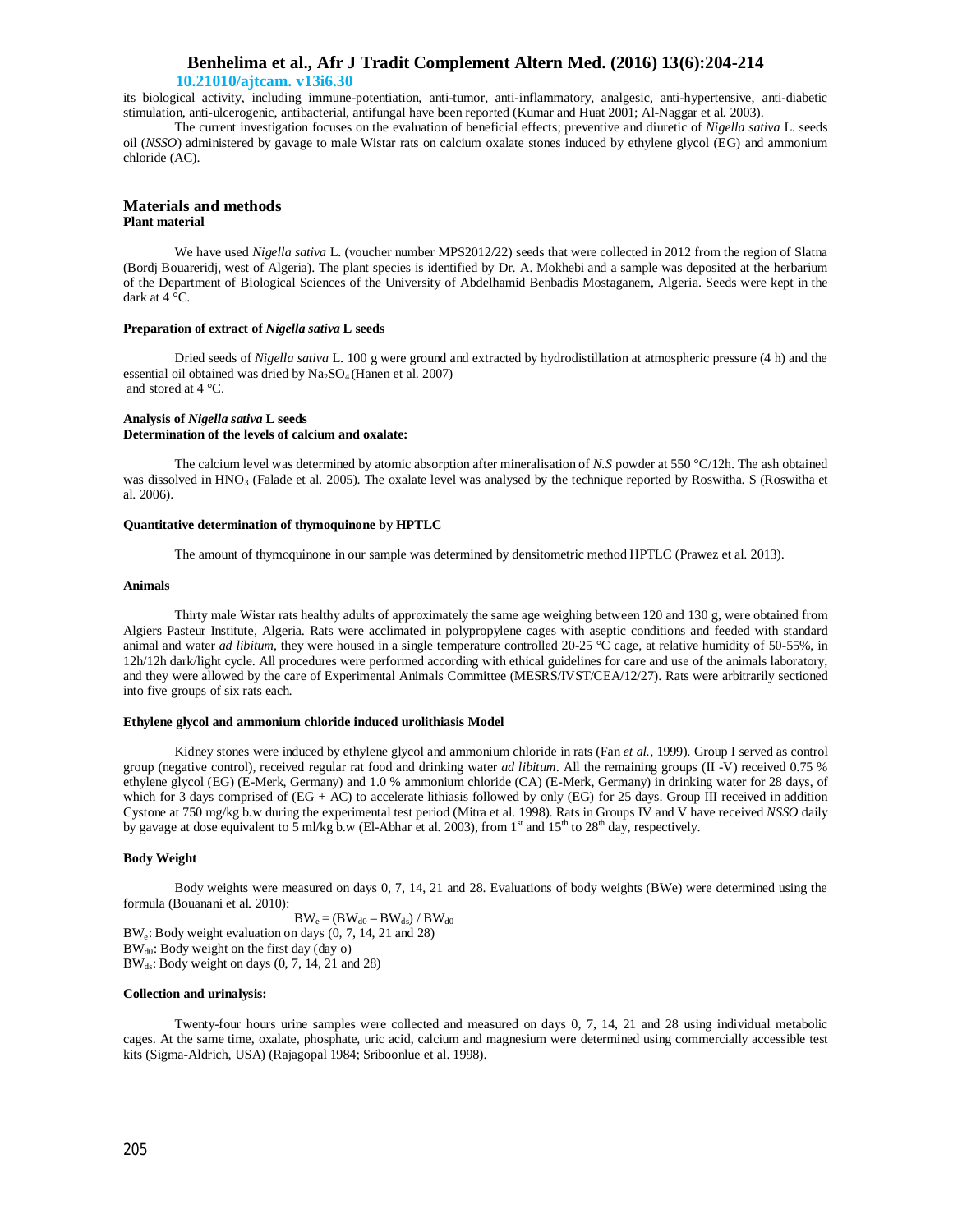**10.21010/ajtcam. v13i6.30**

### **Serum analysis**

On day 28, sanguine fluid was accumulated from the retro-orbital sinus under anaesthetised condition and the serum was recovered by centrifugation at 10,000 *g* /10 minutes and analysed for uric acid, BUN and creatinine using an automated analyser (Model 705, Hitachi, Tokyo, Japan).

## **Renal Histology**

At the experiment termination, the right and left kidneys were removed and used as a support for histological and biochemical examination respectively. The right renal (excretory organ) was put in formalin (10%), then in a range of ranked alcohol and xylene concentration, inserted in paraffin and cut to section of 5 micrometer in thickness, treated with Haematoxyline and Eosin (H & E) for histopathological microscope examination. Slides were analysed under optical microscope for calcium oxalate deposits (Hadjzadeh et al. 2007). The left renal (excretory organ) was chopped and 20% of mixed was prepared in Tris-HCl buffer (0.02 mol/l, pH=7.4). Left renal mixed was used to determine the rate of calcium (Chow et al. 1975), phosphate (Medeiros and Mustafa 1985) and oxalate (Hodgkinson and Williams 1972).

### **Statistical analysis**

All results were expressed as mean ± standard deviation. Statistical analysis of data was performed by ANOVA, followed by Dunnett's Comparison Test, (p <0.05) was considered significant. Statistical package for Social Sciences (SPSS 12.0) was used for this analysis.

#### **Results**

### **Seeds Analysis of** *Nigella sativa* **L**

The oil yield and concentration of calcium and oxalate existing in *Nigella sativa* L. seeds are presented in Table 1. All results are shown by an average of three measurements for each sample.

| <b>Table 1:</b> Chemical characteristics of Nigella sativa seeds |  |  |  |
|------------------------------------------------------------------|--|--|--|
|------------------------------------------------------------------|--|--|--|

| Component            | Nigella sativa   |
|----------------------|------------------|
| Yield <sup>a</sup>   | $1,72 \pm 0.08$  |
| Calcium <sup>b</sup> | $536 \pm 18.93$  |
| Oxalate <sup>b</sup> | $0.031 \pm 0.01$ |

The values are expressed as mean±S.E.M of three determinations. <sup>a</sup> In  $\left(\frac{9}{6}\right)$  dry matter.; <sup>b</sup>(mg/Kg) dry matter.

| days     | group 1           | group II                         | $group$ $III$                             | group IV                         | group V                          |
|----------|-------------------|----------------------------------|-------------------------------------------|----------------------------------|----------------------------------|
| $\Omega$ | $126.33 \pm 4.03$ | $127.33 \pm 3.50$                | $128.33 \pm 2.94$                         | $125,50 \pm 3,93$                | $124,66 \pm 3,14$                |
|          | $163,00 \pm 5,83$ | $118,17 \pm 1,94$<br>$a**$       | $149,00 \pm 5,44^{a*}$<br>h**             | $124,50 \pm 3,51$ <sup>a**</sup> | $111,00 \pm 3,03^{a**}$          |
| 14       | $186,00 \pm 5,73$ | $110,17 \pm 2.99$<br>$a**$       | $169,83 \pm 6,58$ <sup>a**</sup><br>h**   | $127,17 \pm 4,44$ <sup>a**</sup> | $102,33 \pm 2,80^{a**}$          |
| 21       | $207.67 \pm 5.00$ | $100,83 \pm 2,04$ <sup>a**</sup> | $188,33 \pm 5,82^{a**}$<br>h**            | $145,67 \pm 4,54^{a**}$          | $102,17 \pm 3,49$ <sup>a**</sup> |
| 28       | $234,17 \pm 7,98$ | $94,67 \pm 2,87$ <sup>a**</sup>  | $204,33 \pm 3,77$ <sup>a**</sup><br>$h**$ | $166,33 \pm 4,03^{a**}$<br>$h**$ | $109,33 \pm 1,86$ <sup>a**</sup> |

The values are gived as mean $\pm$ S.E.M. (n = 6 rats/group).

a Comparisons are made with group I.; b Comparisons are made with group II.

Asterisks: significant \* p < 0.05.; \*\* p < 0.01.; \*\*\* p < 0.001.

**Table 3:** Effect of *Nigella Sativa* seeds oil on urinary output in different groups of Wistar rats (ml).

| days           | group I          | group $\Pi$      | group III                       | group IV                        | group V                         |
|----------------|------------------|------------------|---------------------------------|---------------------------------|---------------------------------|
| $\overline{0}$ | $08,00 \pm 1,09$ | $07.00 \pm 0.89$ | $07,83 \pm 0,75$                | $07.17 \pm 0.75$                | $06,83 \pm 0,75$                |
|                | $07,83 \pm 1,17$ | $12,33 \pm$      | $17,00 \pm 0,89$ <sup>a**</sup> | $14,50 \pm 2,59$ <sup>a**</sup> | $12,33 \pm 0,51^{a**}$          |
|                |                  | $0.82^{a**}$     |                                 |                                 |                                 |
| -14            | $09,00 \pm 0,63$ | $17,00 \pm 0,55$ | $19,16 \pm 0,75$ <sup>a**</sup> | $18,67 \pm 2,16^{a**}$          | $18,00 \pm 0,89$ <sup>a**</sup> |
|                |                  |                  |                                 |                                 |                                 |
| 21             | $09,83 \pm 0,75$ | $18,50 \pm 1,05$ | $21,83 \pm 0,75$ <sup>a**</sup> | $24,33 \pm 2,42^{a**}$          | $20,00 \pm 2,28$ <sup>a**</sup> |
|                |                  |                  |                                 |                                 |                                 |
| 28             | $09,33 \pm 1,03$ | $19,67 \pm 0.81$ | $23,33 \pm 1,03^{a**}$          | $27,83 \pm 2,31$ <sup>a**</sup> | $21,83 \pm 2,31^{a**}$          |
|                |                  | $a**$            |                                 |                                 |                                 |

The values are gived as mean $\pm$ S.E.M. (n = 6 rats/group).

a Comparisons are made with group I.; b Comparisons are made with group II.

Asterisks: significant; \* p < 0.05.; \*\* p < 0.01.; \*\*\* p < 0.001.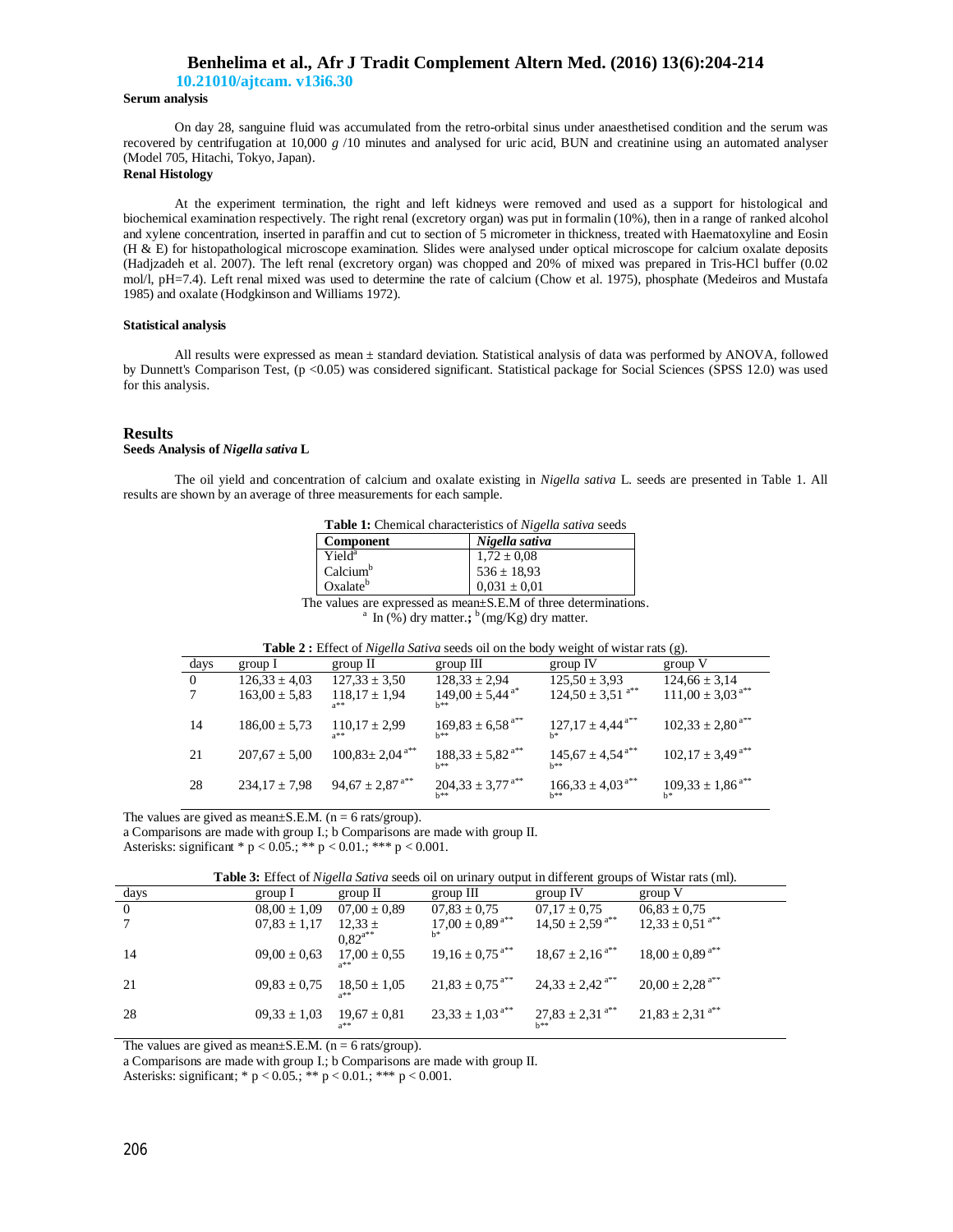

Figure 1: Chemical structure of thymoquinone (TQ)



**Figure 2:** HPTLC chromatogram of *Nigella sativa* seeds essential oil



Figure 3: Normal renal parenchyma in negative control rats; (H&E x40).



**Figure 4**: Damage of renal tubules and collecting system (blue arrowhead) of positive control rats; (H&E x40).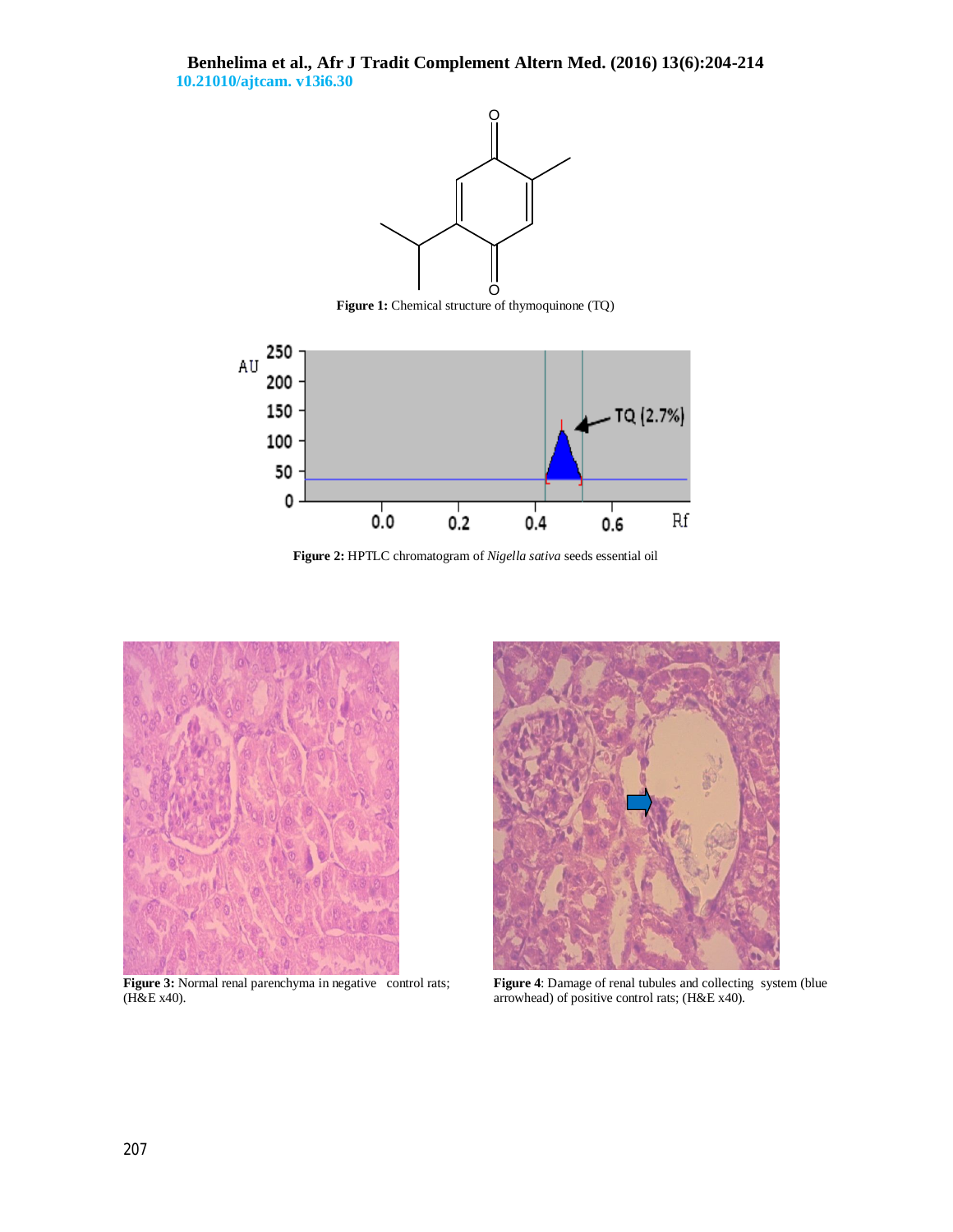

**Figure 5:** Tubules surrounded by inflammatory infiltration mainly lymphocytes (black arrow); (H&E x40).



Figure 6: Flattened epithelium with focal vacuolar degeneration; (H&E x40).



Figure 7: Normal renal histology with normal glomeruli and slight edema of tubular cells in rats treated with N. Sativa seeds oil; (H&E x40).



**Figure 8:** Almost recovery of renal parenchyma in rats treated with cystone; (H&E x40).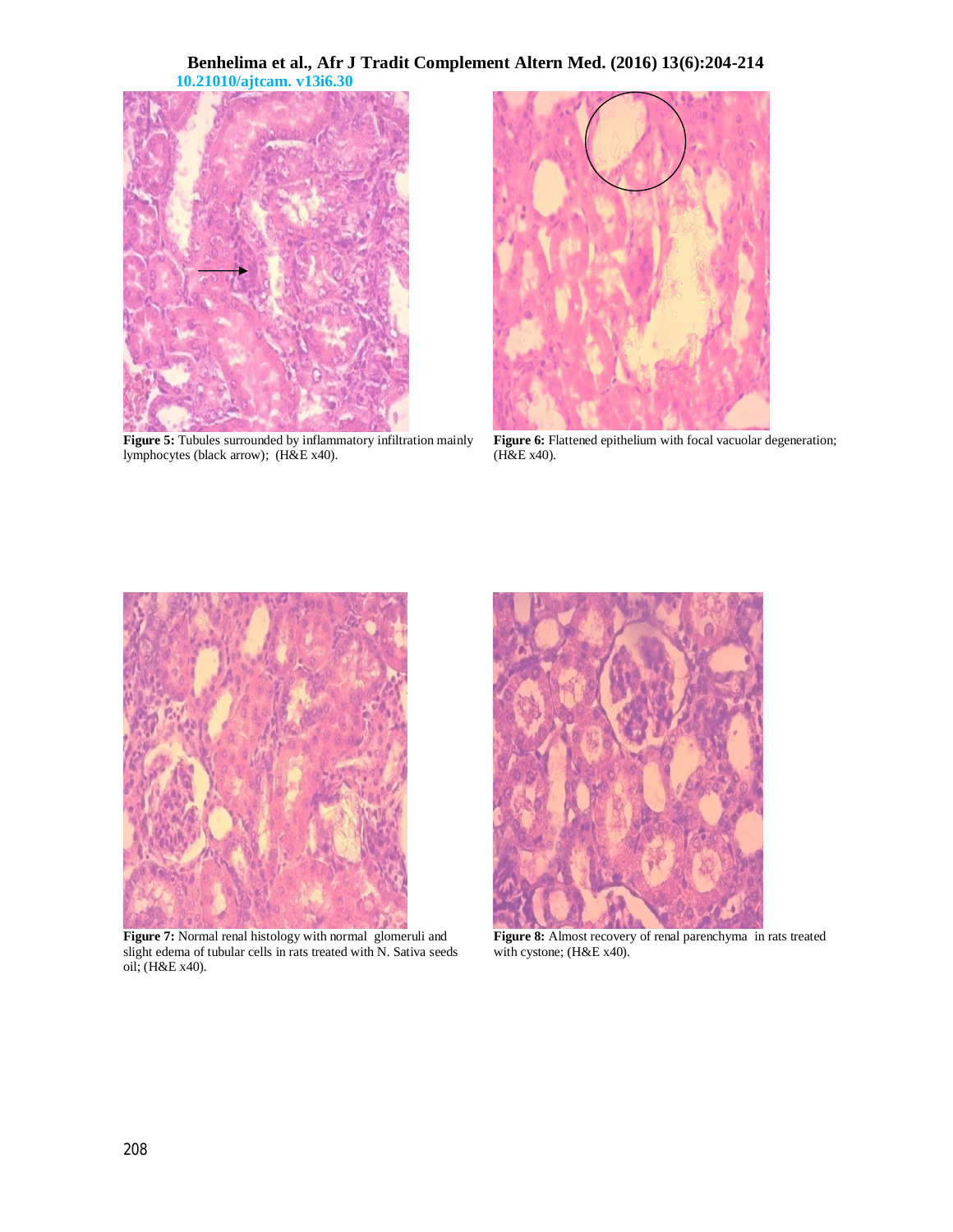**10.21010/ajtcam. v13i6.30**

**Table 4 :** Effect of *Nigella Sativa* seeds oil on urinary Magnesium, Uric acid, oxalate, calcium and phosphate levels in rats with induced urolithiasis (*mg⁄24 h*).

| days                  | group I                              | group II                                       | group III                                  | group IV                                      | group V                                             |
|-----------------------|--------------------------------------|------------------------------------------------|--------------------------------------------|-----------------------------------------------|-----------------------------------------------------|
| Oxalate               |                                      |                                                |                                            |                                               |                                                     |
| $\boldsymbol{0}$<br>7 | $05,21 \pm 0,15$<br>$05,24 \pm 0,06$ | $05,08 \pm 0,08$<br>$06,75 \pm 0,06$<br>$a***$ | $05,03 \pm 0,10$<br>$05,36 \pm 0,06^{b**}$ | $05,11 \pm 0,09$<br>$05,49 \pm 0,10^{b**}$    | $05,06 \pm 0,08$<br>$06,68 \pm 0,09$ <sup>a**</sup> |
| 14                    | $05,26 \pm 0,10$                     | $08,25 \pm 0,07$<br>$a***$                     | $05,62 \pm 0,09$ b**                       | $05,88 \pm 0,08$ <sup>a*</sup><br>$h**$       | $08,\!16\pm0,\!11^{\,\mathrm{a}**}$                 |
| 21                    | $05,22 \pm 0,03$                     | $10,17 \pm 0,12$                               | $05,92 \pm 0,08$ <sup>a*</sup>             | $06,42 \pm 0,09$ <sup>a**</sup>               | $08{,}87\pm0{,}06^{\,a^{**}\,b^{**}}$               |
| 28                    | $05,23 \pm 0,08$                     | $11,82 \pm 0.07$<br>$a***$                     | $06,30 \pm 0,10^{a**}$<br>$b**$            | $06{,}98 \pm 0{,}07$ $^{\mathrm{a}**}$<br>h** | $09{,}27 \pm 0{,}12^{\, \mathrm{a^{**} \, b^{**}}}$ |
| Phosphate             |                                      |                                                |                                            |                                               |                                                     |
| 0                     | $05,87 \pm 0,12$                     | $05,99 \pm 0,06$                               | $05,87 \pm 0,08$                           | $05,88 \pm 0,09$                              | $05,91 \pm 0,09$                                    |
| 7                     | $05,85 \pm 0,16$                     | $06,38 \pm 0,06$                               | $06,02 \pm 0,07$ <sup>b*</sup>             | $05{,}96\pm0{,}08$ $^{\mathrm{b**}}$          | $06,\!28\pm0,\!03$ $^{\mathrm{a*}}$                 |
| 14                    | $05,93 \pm 0,06$                     | $06,81 \pm 0,07$                               | $05,93 \pm 0,06^{b**}$                     | $06,05 \pm 0,11^{b**}$                        | $06,\!81 \pm 0,\!05$ $^{\mathrm{a}**}$              |
| 21                    | $05,95 \pm 0,08$                     | $07,37 \pm 0,11$<br>$a***$                     | $05,90 \pm 0,11$ b**                       | $06,07 \pm 0,08$ <sup>b**</sup>               | $06{,}96 \pm 0{,}06^{\,\mathrm{a^{**}\,b^{**}}}$    |
| 28                    | $05,87 \pm 0,09$                     | $07,99 \pm 0,09$                               | $05,92 \pm 0,06$ <sup>b**</sup>            | $06, 16 \pm 0, 10^{a*}$                       | $07{,}00 \pm 0{,}07^{\;a^{**}\,b^{**}}$             |
| Calcium               |                                      |                                                |                                            |                                               |                                                     |
| 0                     | $00,69 \pm 0,03$                     | $00,56 \pm 0,05$                               | $00,68 \pm 0,03$                           | $00,61 \pm 0,08$                              | $00,\!53\pm0,\!05$                                  |
| 7                     | $00,71 \pm 0,03$                     | $00,34 \pm 0,07$                               | $00,\!55\pm0,\!02$ $^{\mathrm{a*}}$        | $00{,}48 \pm 0{,}06$ $^{\mathrm{a}**}$<br>h*  | $00{,}32\pm0{,}09^{\,\mathrm{a}^{**}}$              |
| 14                    | $00,67 \pm 0,03$                     | $00,24 \pm 0,08$                               | $00,\!56\pm0,\!07$ $^{\mathrm{a*}}$        | $00,\!41\pm0,\!06^{\,\mathrm{a}**}$           | $00,\!28\pm0,\!05^{\,\mathrm{a}**}$                 |
| 21                    | $00,60 \pm 0,07$                     | $00,21 \pm 0,04$                               | $00,\!60\pm0,\!10^{\,\mathrm{b}**}$        | $00,39 \pm 0,07$ <sup>a**</sup>               | $00{,}24 \pm 0{,}08$ $^{\mathrm{a}**}$              |
| 28                    | $00,66 \pm 0,08$                     | $00,13 \pm 0,04$<br>$2$ **                     | $00{,}61 \pm 0{,}11$ $^{\mathrm{b}**}$     | $00{,}34\pm0{,}08$ $^{\mathrm{a}**}$<br>$h**$ | $00,\!21 \pm 0,\!04$ a** b*                         |
| Uric acid             |                                      |                                                |                                            |                                               |                                                     |
| 0                     | $01,39 \pm 0,03$                     | $01,34 \pm 0,06$                               | $01,\!41\pm0,\!07$                         | $01,40 \pm 0,04$                              | $01,41 \pm 0,04$                                    |
| 7                     | $01,\!41\pm0,\!04$                   | $01,68 \pm 0,08$ <sup>a*</sup>                 | $01,\!49\pm0,\!08$                         | $01,52 \pm 0,04$ <sup>b*</sup>                | $01,\!63\pm0,\!05$ $^{\mathrm{a*}}$                 |
| 14                    | $01,40 \pm 0,02$                     | $02,16 \pm 0,06$<br>$a***$                     | $01,62 \pm 0,10^{a*}$<br>b**               | $01,65 \pm 0,03$ <sup>a*</sup><br>$b***$      | $01{,}82 \pm 0{,}06^{\,\mathrm{a^{**}\,b^{**}}}$    |
| 21                    | $01,40 \pm 0,05$                     | $02.47 \pm 0.06$ $^{2^{**}}$                   | $01,72 \pm 0,07$ <sup>a*</sup><br>$h**$    | $01,78 \pm 0,06$ <sup>a*</sup><br>h**         | $02{,}16\pm0{,}07$ $^{\mathrm{a**}\,\mathrm{b**}}$  |
| 28                    | $01,42 \pm 0,04$                     | $02,79 \pm 0,09$                               | $01,79 \pm 0,13$ <sup>a*</sup><br>$h**$    | $01,94 \pm 0,08$ <sup>a**</sup><br>h**        | $02{,}02\pm0{,}07$ $^{\mathrm{a}**\,\mathrm{b}**}$  |
| Magnesium             |                                      |                                                |                                            |                                               |                                                     |
| 0                     | $02,77 \pm 0.08$                     | $02,74 \pm 0,12$                               | $02,88 \pm 0,06$                           | $02,\!85\pm0,\!05$                            | $02,81 \pm 0,10$                                    |
| $\tau$                | $02,80 \pm 0.07$                     | $02,36 \pm 0,07$                               | $02,76 \pm 0,04^{b*}$                      | $02,71 \pm 0.07$ <sup>b**</sup>               | $02{,}48\pm0{,}09$ $^{\mathrm{a*}}$                 |
| 14                    | $02,81 \pm 0,07$                     | $02,06 \pm 0,06$<br>$a***$                     | $02{,}69\pm0{,}05$ $^{\mathrm{b}**}$       | $02,51 \pm 0.08$ <sup>a*</sup><br>h**         | $02{,}35\pm0{,}05\,{^{\mathrm{a**}\,\mathrm{b}*}}$  |
| 21                    | $02,72 \pm 0,07$                     | $01,80 \pm 0,07$                               | $02,52 \pm 0,06$ <sup>a*</sup>             | $02,37 \pm 0.04$ <sup>a**</sup><br>$h**$      | $02{,}23 \pm 0{,}04^{\, \mathrm{a^{**}b^{**}}}$     |
| 28                    | $02,81 \pm 0.08$                     | $01,56 \pm 0,05$                               | $02,40 \pm 0,06$ <sup>a**</sup><br>$b***$  | $02,23 \pm 0,06$ <sup>a**</sup><br>$b***$     | $02{,}11\pm0{,}04^{\,}$ a** b**                     |

The values are gived as mean $\pm$ S.E.M. (n = 6 rats/group).

a Comparisons are made with group I.; b Comparisons are made with group II.

Asterisks: significant; \* p <  $0.05$ .; \*\*\* p <  $0.01$ .; \*\*\* p <  $0.001$ .

**Table 5 :** Effect of *Nigella Sativa* seeds oil on serum parameters (creatinine, uric acid, BUN) in experimental rats (mg⁄dl).

| Parameters | group I          | group II                  | group III                           | group IV                     | group V                         |
|------------|------------------|---------------------------|-------------------------------------|------------------------------|---------------------------------|
| Creatinine | $00.69 \pm 0.04$ | $01,10 \pm 0.02$<br>$a**$ | $00,84 \pm 0,04^{a*}$<br><b>h**</b> | $00,94 \pm 0,01^{a*}$        | $01,00 \pm 0,02^{a**}$          |
| Uric acid  | $01,73 \pm 0.05$ | $03.81 \pm 0.08$<br>$2*$  | $01,97 \pm 0,04^{a*}$<br>トネネ        | $02,13 \pm 0,03^{4*}$<br>トネネ | $02,23 \pm 0,03^{a**b**}$       |
| <b>BUN</b> | $33,21 \pm 0.06$ | $45,65 \pm 0,29$<br>$a**$ | $36,72 \pm 0,11^{a*}$<br>トネネ        | $39,04 \pm 0,12^{4}$<br>h**  | $41,23 \pm 0,09$ <sup>a**</sup> |

The values are gived as mean $\pm$ S.E.M. (n = 6 rats/group).

a Comparisons are made with group I.; b Comparisons are made with group II.

Asterisks: significant; \* p < 0.05.; \*\* p < 0.01.; \*\*\* p < 0.001.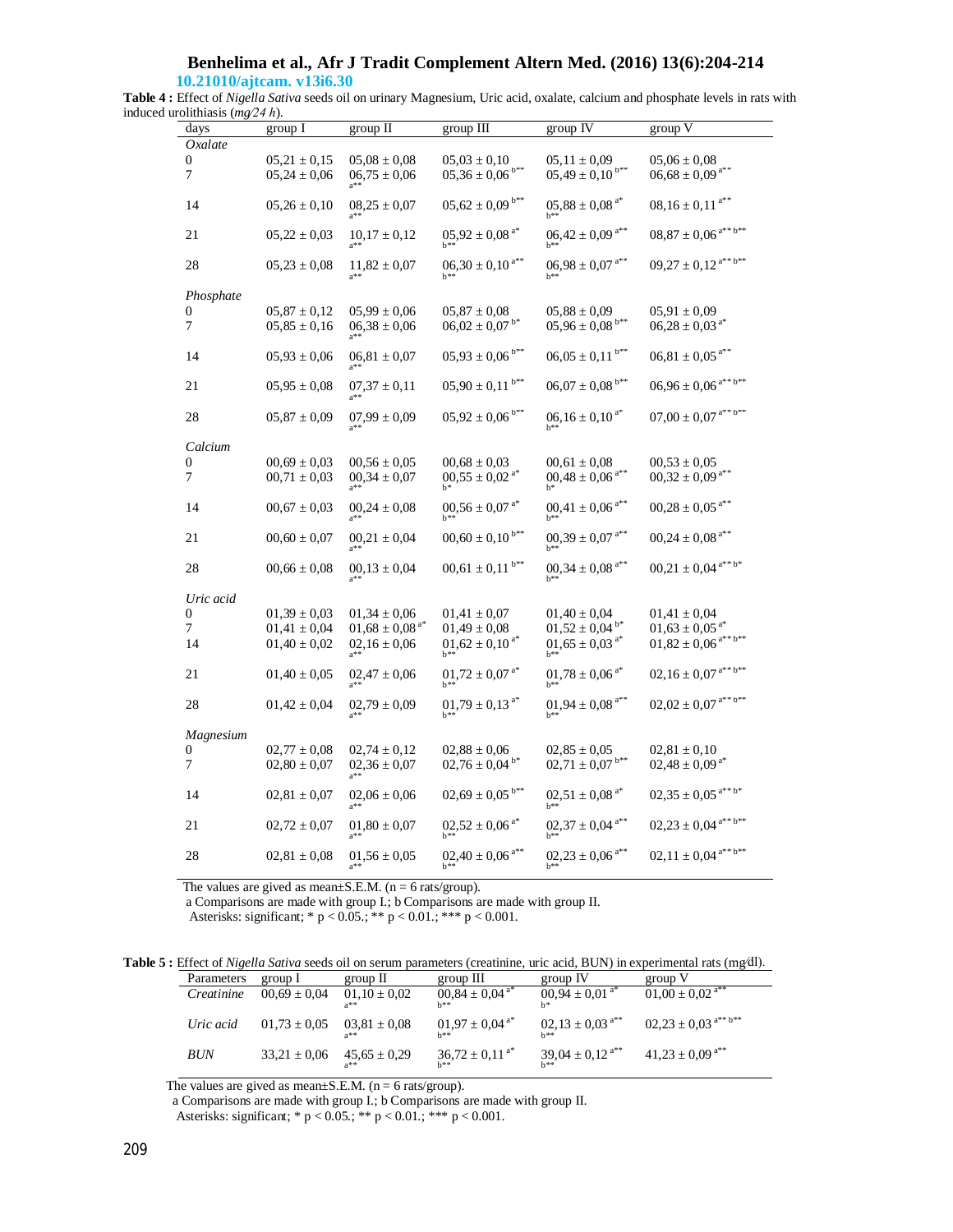| <b>Table 6:</b> Effect of <i>Nigelia Safiva</i> seeds on on kidney parameters in differents groups of wistar rats (mg/g). |                  |                           |                            |                                        |                        |  |  |
|---------------------------------------------------------------------------------------------------------------------------|------------------|---------------------------|----------------------------|----------------------------------------|------------------------|--|--|
| Crystalline                                                                                                               | group I          | group II                  | group III                  | group IV                               | group V                |  |  |
| component                                                                                                                 |                  |                           |                            |                                        |                        |  |  |
| Oxalate                                                                                                                   | $01,41 \pm 0,02$ | $05,79 \pm 0,11$          | $01,69 \pm 0,08$<br>トネネ    | $02,07 \pm 0,09$ <sup>a**</sup><br>トネネ | $02,25 \pm 0,06^{4}$   |  |  |
| Phosphates                                                                                                                | $02,33 \pm 0.03$ | $03.76 \pm 0.08$          | $02,58 \pm 0.07$<br>トネネ    | $02,80 \pm 0,10^{a*}$                  | $03,00 \pm 0,05^{a**}$ |  |  |
| Calcium                                                                                                                   | $00,20 \pm 0.02$ | $00.45 \pm 0.03$<br>$a**$ | $00.25 \pm 0.05$<br>$h$ ** | $00,29 \pm 0.04$ <sup>a*</sup><br>h**  | $00,33 \pm 0,10^{a*}$  |  |  |

**Table 6 :** Effect of *Nigella Sativa* seeds oil on kidney parameters in differents groups of wistar rats (mg⁄g).

The values are gived as mean $\pm$ S.E.M. (n = 6 rats/group).

a Comparisons are made with group I.; b Comparisons are made with group II.

Asterisks: significant; \* p < 0.05.; \*\* p < 0.01.; \*\*\* p < 0.001.

### **Determination of the amount of thymoquinone by HPTLC**

After the hydrodistillation of *Nigella sativa* L. seeds, a yellowish volatile oil was obtained and characterised by a spicy odour. The oil extract was the subject of the analysis. The method of HPTLC revealed thymoquinone (TQ) (Fig. 1) rate of 2.70 %, corresponding to an RF value of 0.48 (Fig. 2).

### **Body weight**

Initially before the test start, the body weight of different rats in all groups have no significant difference (from 124.66  $\pm$ 3.14 g to 128.33  $\pm$  2.94 g) Table 2. From the first week of the test, rats of Groups II and V have shown a significant decrease (p <0.01) with loss rates of 7.19 % and 10.95 % respectively. However, during the four weeks of experiment, there was an increase in body weight of the rats in Groups III and IV treated with Cystone and *NSSO* (p <0.01) with a growth rate of 59.22 % and 32.53 % respectively.

### **Urinary output**

At 28<sup>th</sup> days, Curative group (IV) recorded the higher volume  $27.83 \pm 2.31$  ml (p <0.01) compared with the control (-) group I. However, these animals (group I) have excreted a volume of  $9.33 \pm 1.0$  ml/day on the last test day (Table 3) and which has eleveted significantly (p <0.01) to  $19.67 \pm 0.81$  ml/day in the group (II) where rats are rendered lithiasic with a diet of EG + AC.

### **Biochemical analysis of urine**

Table 4 shows the details of 24h-urine excreted and its oxalate, calcium, phosphate, magnesium and uric acid content in different rats of different groups. Rats in group II, which received for four weeks ethylene glycol 0.75 % regime were marked by a significant hyperoxaluria (P <0.01) compared to rats in control group (-). Similarly, phosphate and uric acid levels present in 24hurine excreted increased significantly  $(P \le 0.01)$  while urinary calcium and magnesium have dropped as compared to group I. However, for a curative and preventive treatment with *NSSO*, oxalate, phosphate and uric acid urinary levels excreted were significantly reduced ( $P < 0.01$ ). These results are comparable to those recorded in rats of group treated with Cystone (group III).

### **Serum analysis**

Creatinine, uric acid and BUN serum rates are functioning kidney parameters. From this we evaluated the effect of *NSSO* on rats made lithiasic with EG and AC. Serum analysis on  $28<sup>th</sup>$  day showed significant increase in these parameters (P <0.01) in rats with urolithiasis (Table 5. Group II) compared with control (-) group I while both groups preventive IV and curative V treated with *NSSO* reduced exhibited significant (P <0.01) decrease in serum BUN, uric acid and creatinine. Similarly, the results of group III are comparable to those of Groups IV and V.

### **Biochemical analysis of renal homogenate**

In group II, phosphate, calcium and oxalate rates deposited in renal tissue were notably elevated  $(P < 0.01)$  in comparison to group I (Table 6). However, cure diet with 750 mg/kg Cystone and 5 ml/kg Nigella essential oil in curative as in preventive system reduced significantly (P <0.01) increased rates of phosphate, calcium and oxalate stored in renal tissue.

### **Histopathology**

Histopathological microscopique analysis of renal sections also reinforces the above results. Optical microscope has revealed to us the deposition of calcium oxalate crystals (CaOx) and consequently the resulting damage on the glomeruli and tubules with interstitial inflammation compared to renal texture of control rats (-) (Fig 3 and 4). Similarly, tubules exhibited accumulation of mature lymphocytes (Fig. 5) and the epithelium is flattened with focal vacuolar degeneration and necrosis of the epithelial lining of tubules, irregular crystals were present within the tubules, along the nephron and papillary level (Fig. 6).All these histological changes were restored with Cystone (Fig. 8) and with applying preventative regime with *NSSO*, these groups have shown a relatively normal renal histology with normal glomeruli and tubules compared to Group I, but with a slight edema of the tubular cells (Fig. 7) and a number of evidence of small-sized crystals in the tubules but lower than group II.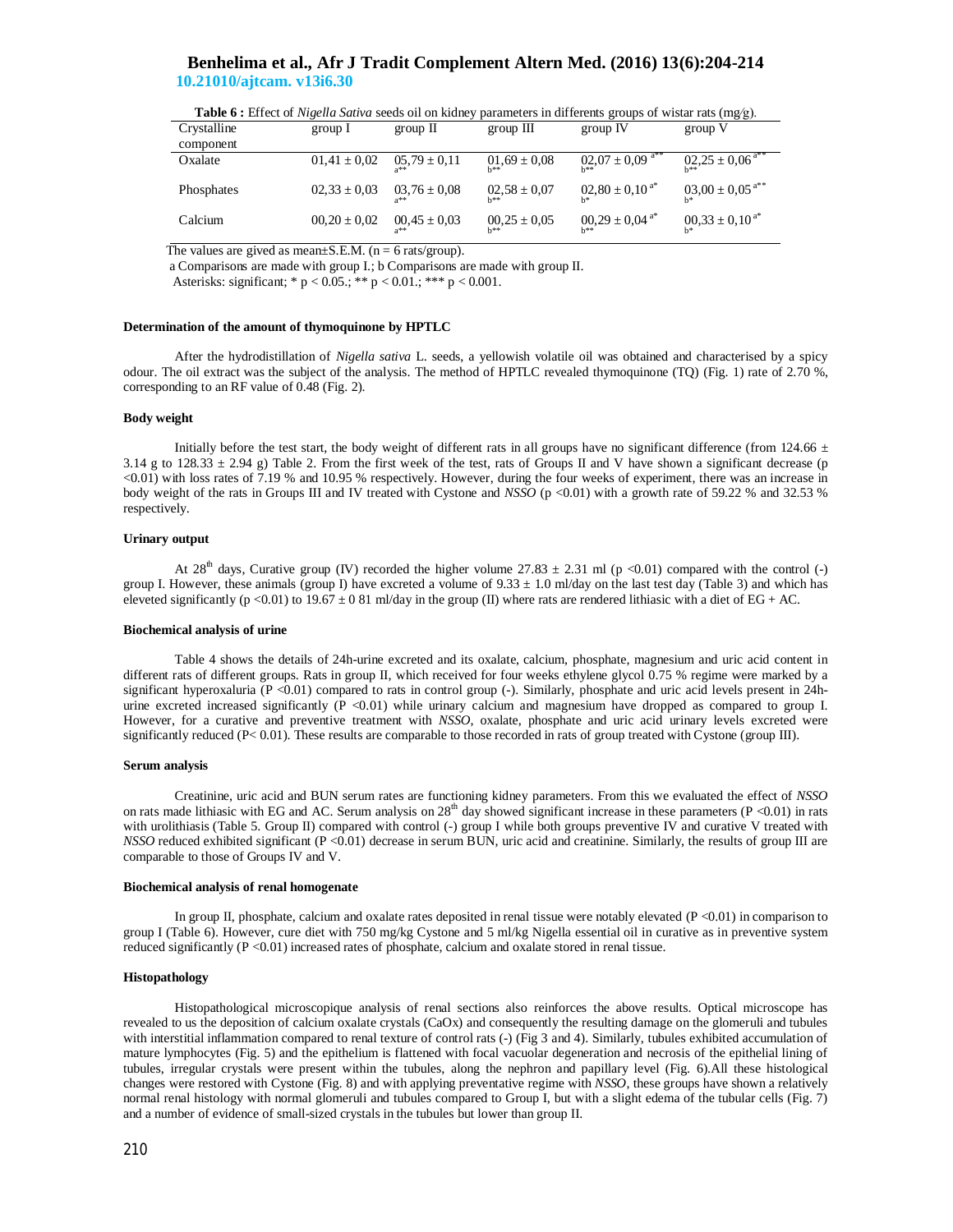**10.21010/ajtcam. v13i6.30**

### **Discussion**

In Algeria as in many other countries, many herbs have proven useful in traditional medicine for the prophylaxis and treatment of many diseases including urinary lithiasis. *Nigella sativa* L. (NS) is one of these herbs with a rich historical and religious background. There seeds are the source of active substances (Goreja 2003). The most challenging aspect is to provide base trace elements of plant material and obtain sufficient concentration that the supplement be ingested without consuming large amounts of plant tissue. As for minerals, *N. sativa* L. seeds, which we reported in (Table 1), appeared to involve useful concentration of calcium (536 mg/Kg); this amounts being comparable to that obtained with Tunisian (572 mg/Kg) and Iranian (564mg/Kg) varieties (Salma et al. 2007).

Many people from Indian subcontinent and Mediterranean region use *N. sativa* seeds oil constantly as protective and curative natural treatment. Many analyses to quantify *N. sativa* seeds composition approved that are very rich in volatile and fixed oils, proteins, amino acids, carbohydrates (Abdel-Aal and Attia 1993; Salem 2001; Takruri and Dameh 1998). Many of the pharmacological activities of this miraculous herb were attributed to thymoquinone (TQ). This one is the essential effective component of black cumin volatile oil. Recently, the presence of TQ in *N. sativa* L. seeds was confirmed using highly advanced methods; HPLC-UV (Goreja 2003) and HTPLC (Velho-Pereira et al. 2011). HPTLC is among the most recently employed methods described and used to quantify the most pharmacologically active component (TQ) (Prawez et al. 2013). The total volatile constituents extracted show the presence of a low percentage of thymoquinone (2.70  $\pm$  0.05) %. These results are quite similar to those obtained by Farid for Algerian *N. sativa* L. (Farid et al. 2013) and Nickavar to that from Iran (Nickavar et al. 2003).

Since the urinary system of humans is similar to that of rats, they were chosen to induce urolithiasis (Liu et al. 2007), thus, recent studies have shown that the amount of calculations deposition in female rats was less significant than in male (Karadi et al. 2006). This model was approved to trigger urolithiasis kind of CaOx kind by calcium oxalate crystallisation and the high oxalate rate in the nephron damage the epithelial cells. However, crystals aggregation can begin after heterogeneous crystal nucleation (Scheid et al. 2004; Thamilselvan et al. 2003). Therefore, we investigated the effect of *Nigella sativa* L. seeds oil against EG and AC generates CaOx urinary calculi formation in Wistar male rats. Urinary stone formation takes place because of the changes in urine chemical composition, as hypercalciuria and hyperoxaluria that lead to concentrated urine, which subsequently finish up in calculi formation (Pak and Resnick 2000). Evidences in previous studies have shown that, in response to 14 days period of (0.75 % v/v) ethylene glycol and (1.0 %) of ammonium chloride administration, young albino rats form urinary stones composed mainly of CaOx. Generally, in mammals and by enzymatic medium, ethylene glycol is decomposed in vivo into four organic acids; glycolaldehyde, glycolic acid, glycooxalique acid and oxalic acid beginning to hyperoxaluria which is the essential factor of urolithiasis formation, composed mainly of oxalate (Leth and Gregersen 2005). The enzyme disturbances are the cause factors for the idiopathic hyperoxaluria; while, the defective intestinal absorption of oxalate plays an vital role in enteric hyperoxaluria and leads to an increase in urinary oxalate concentration (Williams and Wandzilak 1989). In the present study, chronic administration of 0.75% ethylene glycol and 1.0% ammonium chloride dissolved in drinking water to Wistar male rats resulted in hyperoxaluria. However, oxalate and calcium excretion in urine has significantly increased. It is accepted that high level in oxalate is more markedly risk parameter in the induction of kidney stones than hypercalciuria, so levels of urinary oxalate are comparatively more important than calcium (Divakar et al. 2010). Oxalate has a crucial role in calculi formation and has about 15 fold higher effect than urinary calcium (Borghi et al. 1996).

Urinary calcium levels increases are promoter factor of nucleation and precipitation of CaOx or apatite (Caph) and later crystals aggregation (Leemann et al. 1991). Deficient renal tubular reabsorption system may be caused by the elevation in calcium urinary excretion and its deposition in kidney (Hautmann and Lehamnn 1980) or an increase in absorption from the intestine as in patients with kidney stones calcium are reported to have a calcium hyperabsorption (Pak et al. 1974). However, *Nigella sativa* L. seeds oil decreased urinary levels of oxalate and calcium and even their retention in kidneys.

During the whole treatment period, body weight of control rats (-), treated with Cystone and who have undergone preventive regime with *Nigella sativa* L. seeds oil has increased. However, a decrease down of body weight gain was detected in group IV rats, in comparison with Groups I and III rats. The action of *Nigella sativa* L. on lipid metabolism can explain these acts and influences. Oral and intraperitoneal administration of *Nigella sativa* L. fixed oil give the same results as previous (Zaoui et al. 2002; Alsaif 2008). Rats in group II showed a significant elevation in urinary phosphate was observed in. The urinary excretion growth of phosphate and oxalate seems to give an area adapted for stone formation by composing Caph crystals, which increase epitaxial CaOx retention (Karadi et al. 2006; Divakar et al. 2010). Treatment with *N. sativa* L. seeds oil restores urinary phosphate rate, thereby decreasing the risk of calculi formation. Increase in urinary uric acid elimination was also watched in urolithiasic rats. Literature reports that the high rate of uric acid excretion has been affirmed in urolithiasic rats. However, calcium oxalate solubility can react with uric acid and lowers the inhibitory activity of glycosaminoglycans (Selvam et al. 2001). Magnesium is one such well known inhibitor in stones formers. Magnesium can reduce the supersaturation of calcium oxalate and it can also decrease CaOx nucleation and crystallization (Selvam et al. 2001; Soundararajan et al. 2006). Urinary magnesium was significantly decreased in urolithiasic rats. Treatment with *N. sativa* L. seeds oil has restored magnesium excretion which has decreased the development of CaOx crystals in urolithiasic rats.

In urolithiasis, the glomerular filtration rate (GFR) reduces, due to the blockage to the excretion of urine by calculi in renal (excretory organ); Thus products, which contains nitrogen materials in particularly creatinine, uric acid and urea are stocked in blood (Ghodkar 1994). Moreover, lipid peroxidation and diminution in rates of antioxidant potential have been reported in the renal of rats enriched with diet inducing stones. For this, oxalate has been described to cause lipid peroxidation and kidney deterioration by operating with polyunsaturated fatty acids in cells tissus (Karadi et al. 2006; Ghodasara et al. 2010).

In stones induced rats, high serum levels of creatinine, uric acid and BUN indicate marked renal damage (Anil and Niraj 2015). Treatment with *NSSO* showed significant reduction of serum rates of these parameters and prevented lipid peroxidation (Badary et al. 2003).

However, in traditional medicine, *NSSO* is used as a diuretic (Sathish et al. 2010), hence, it accelerates the process of dissolving the preformed stones by curing and preventing the formation of new stones in the urinary system (Anil et al. 2012). Moreover, the histopathological examination of renal tissues confirmed the biochemical results reported, where treatment with *N. sativa* L. seeds oil prevented the degenerative changes in renal tissues induced by EG (Sayed-Ahmed and Nagi 2007). The markedly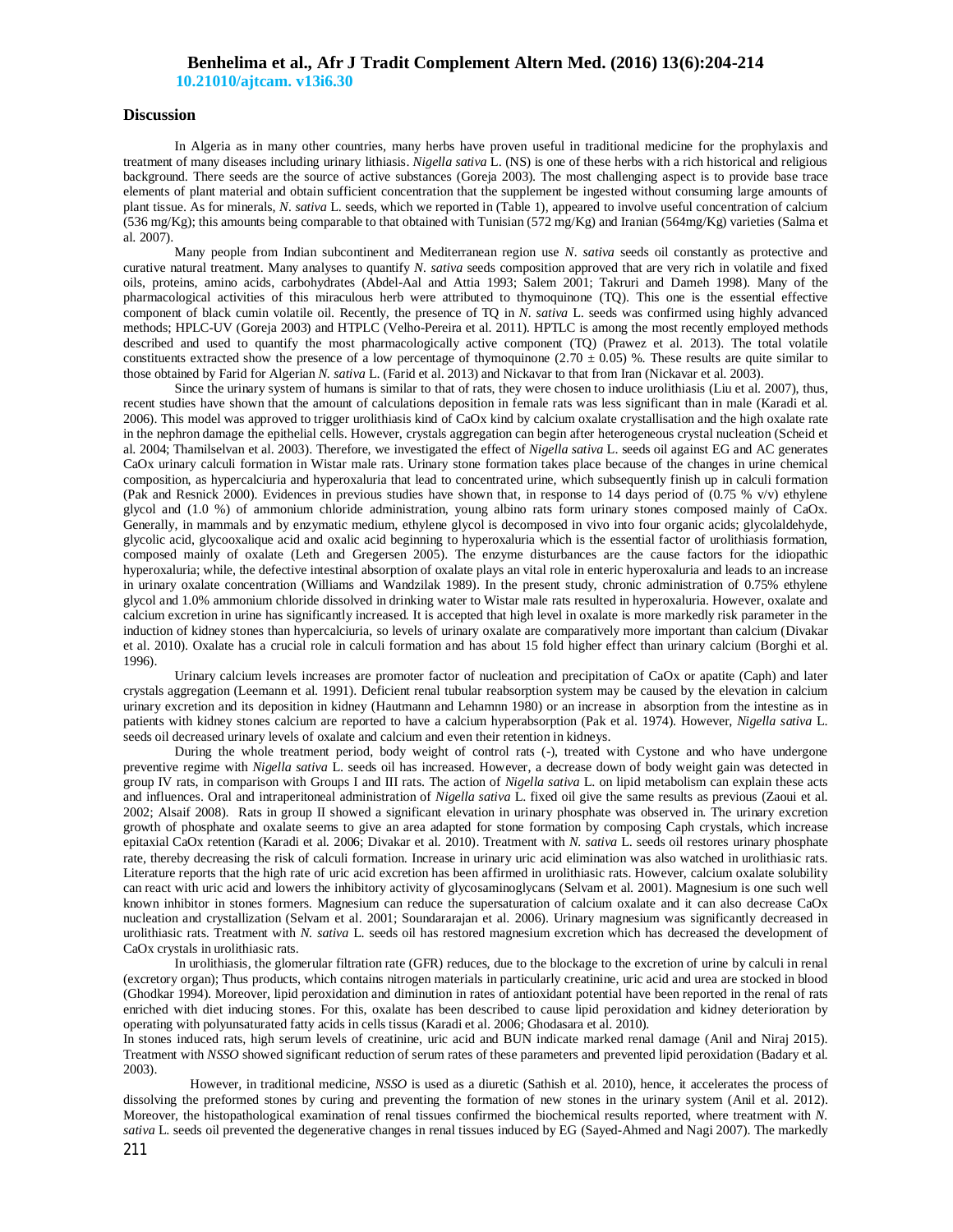**10.21010/ajtcam. v13i6.30**

hight serum rates of BUN, uric acid and creatinine in urolithiasic rats were parameters indicative of marked necrosis of kidney epithelium and dilatation of proximal tubules with interstitial inflammation. In addition, in stones induced rats, there was damage in the last part of nephron and collecting system. High rates of urinary oxalate and even its deposition in renal (excretory organ) can cause the peroxidative deterioration of the kidney epithelium (Rathod et al. 2012), however, preventive and curative treatment with *NSSO* prevented lipid peroxidation induced by oxalate and caused regeneration of renal epithelium. Earlier studies described a large antioxidant and anti- inflammatory power of *NSSO* (Ragheb et al. 2009; Nagi and Mansour 2000; Mansour and Tornhamre 2004). This is why oil extract from Nigella may protect against CaOx crystal retention in kidneys and protecting hyperoxaluria engendered peroxidative deterioration to kidney tubular membranes.

### **Conclusion**

 In conclusion, the present data agree with the popular use of the oil isolated from *Nigella sativa* L. seeds for the treatment of urolithiasis. Thymoquinone is the main active compound found in *Nigella sativa* L. seeds, one of the most promising medicinal plants with many therapeutic effects. Among these effects, a potential treatment was confirmed by its ability to maintain kidney function, prevent the formation of urinary stones, reduce retention crystals in the kidney tissue and stimulate their excretion in urine. It also appears that the cure effect is less effective than preventive. The mechanism underlying this effect is probably controlled by an antioxidant.

### **Acknowledgments**

This research was supported by STEVA research laboratory, MESRS, Algeria. The authors would like to acknowledge and give a big thank to the Department of Biology, Natural and Life Sciences Faculty, Abdelhamid Ben Badis University, Mostaganem , Algeria; Dr. A. Mokhebi for his help in the identification of plant material and Dr. D. Ait Saada and R. Chadli. We also thanks Dr. T. Benmahdi, from Regional Veterinary Laboratory, Mostaganem, Algeria, for helping in the preparation of histopathological slides.

### **References**

- 1. Abdel-Aal, E.S.M., Attia, R.S., 1993. Characterization of black cumin (Nigella sativa)seeds. 2-Proteins. Alexandria Science Exchange 14, 483-496.
- 2. Al-Naggar, T.B., Gomez-Serranillos, M.P., Carreto, M.E., Villar, A.M., 2003. Neuropharmacological activity of *Nigella sativa* L. extracts. Journal of Ethnopharmacology 88, 63-68.
- 3. Alsaif, M.A., 2008. Effect of *Nigella sativa* oil on impaired glucose tolerance and insulin insensitivity induced by high-fatdiet and turpentine induced-trauma. Pakistan Journal of Biological Sciences 11, 1093-1098.
- 4. Amm, el-S.M., Gameil, N.M., Shawky, N.M., Nader, M.A., 2011. Comparative evaluation of anti-inflammatory properties of thymoquinone and curcumin using an asthmatic murine model. Int. Immunopharmacology Journal 11, 2232-2236.
- 5. Anil, T. Pawar., Gayatri, D. Gaikwad., Kavita, S. Metkari., Kiran, A. Tijore., Jaydip, V. Ghodasara., Bhanudas, S. Kuchekar., 2012. Effect of Terminalia chebula fruit extract on ethylene glycol induced urolithiasis in rats. Biomedicine & Aging Pathology 2, 99-103.
- 6. Anil, T. Pawar., Niraj, S. Vyawahare., 2015. Protective effect of standardized extract of Biophytum sensitivum against calcium oxalate urolithiasis in rats. Bulletin of Faculty of Pharmacy 53, 161-172.
- 7. Atmani, F., Slimani, Y., Mimouni, M., Aziz, M., Hacht, B., Ziyyat, A., 2004. Effect of aqueous extract from *Herniaria hirsuta* L. on experimentally nephrolithiasic rats.Journal of Ethnopharmacology 95, 87-93.
- 8. Badary, O.A., Taha, R.A., Gamal el-Din, A.M., Abdel-Wahab, M.H., 2003. Thymoquinone is a potent superoxide anion scavenger. Drug Chem. Toxicol. 26, 87-98.
- 9. Bihl, G., Meyers, A., 2001. Recurrent renal stone disease. Advances in pathogenesis and clinical management 358, 651- 656.
- 10. Borghi, L., Meschi, T., Amato, F., Briganti, A., Novarini, A., Giannini, A., 1996. Urinary volume, water and recurrence in idiopathic calcium nephrolithiasis. A 5 year randomized prospective study. Urol. J. 155, 839-843.
- 11. Bouanani, S., Henchiri, C., Migianu-Griffoni, E., Aoufa, N., Lecouvey, M., 2010. Pharmacological and toxicological effects of Paronychia argentea in experimental calcium oxalate nephrolithiasis in rats. Journal of Ethnopharmacology 129, 38-45.
- 12. Burits, M., Bucar, F., 2000. Antioxidant activity of *Nigella sativa* essential oil. Phytotherapy Research 14, 323-328.
- 13. Chow, F.C., Dysent, I.M., Hamer, D.W., Udall, H.R., 1975. Control of oxalate urolithiasis by DL-alanine. Investigative Urology 13, 113-116.
- 14. Daudon, M., Bounxouei, B., Santa Cruz, F., Leite, D.A., Silva, S., Diouf, B., 2004. Composition des calculs observés aujourd'hui dans les pays non industrialisés. Progrès en urologie 14, 1151-1161.
- 15. Daudon, M., Traxer, O., Lechevallier, E., Saussine, C., 2008. Épidémiologie des lithiases Urinaires. Progrès en urologie 18: 802-814.
- 16. Divakar, K., Pawar, A.T., Chandrasekhar, S.B., Dighe, S.B., Divakar, G., 2010. Protective effect of the hydro-alcoholic extract of Rubia cordifolia roots against ethylene glycol induced urolithiasis in rats. Food Chemistry and Toxicology 48, 1013-1018.
- 17. El-Abhar, H.S., Abdallah, D.M., Saleh, S., 2003. Gastroprotective activity of Nigella sativa oil and its constituent, thymoquinone, against gastric mucosal injury induced by ischaemia/ reperfusion in rats. Journal of Ethnopharmacology 84, 251-258.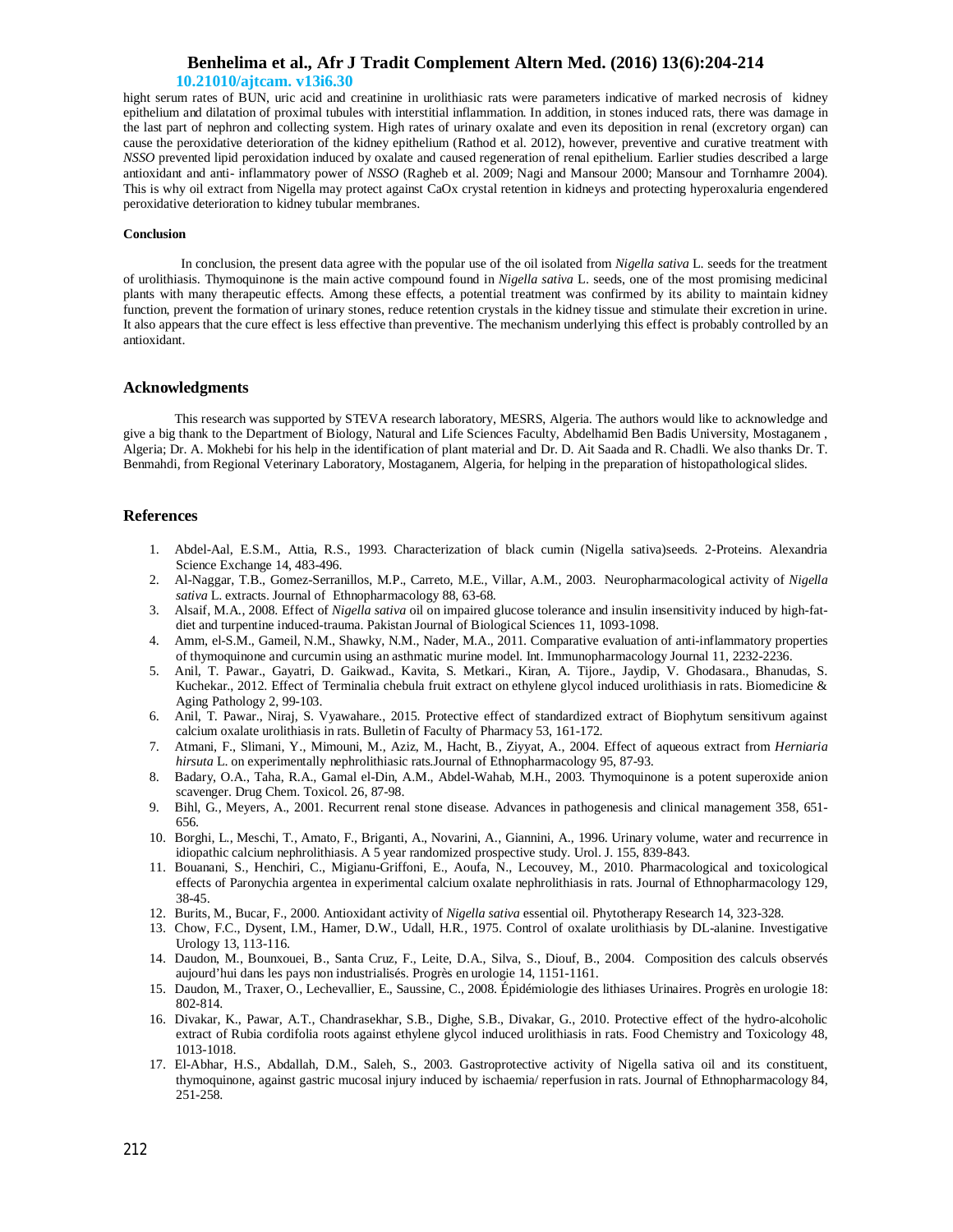- 18. Falade, O.S., Otemuyiwa, I.O., Oladipo, A., Oyedapo, O.O., Akinpelu, B.A., Adewusi, S.R.A., 2005. The chemical composition and membrane stability activity of some herbs used in local therapy for anemia. Journal of Ethnopharmacology 102, 15-22.
- 19. Fan, J., Micheal, A., Paramjit, G., Chandhoke, S., 1999. Impact of Ammonium chloride administration on rat ethylene glycol urolithiasis models. Scanning Microscopy 13, 299-306.
- 20. Farid, Benkaci-Ali., Rym, Akloul., Asma, Boukenouche., Edwin, De Pauw., 2013. Chemical Composition of the Essential Oil of *Nigella sativa* Seeds Extracted by Microwave **Steam Distillation. Journal of Essential Oil Bearing Plants 16, 784- 791.**
- 21. Ghedira, K., Le jeune, R., 2010. Huile de nigelle cultivée, *Nigella sativa* L. (Renonculacées). Phytothérapie 8, 124-128.
- 22. Ghodasara, J., Pawar, A., Deshmukh, C., Kuchekar, B., 2010. Inhibitory effect of rutin and curcumin on experimentallyinduced calcium oxalate urolithiasis in rats.Pharmacogn. Res. 2, 388-392.
- 23. Ghodkar, P.B., 1994. Text book of medical laboratory technology. Mumbai: Bhalani Publishing House.
- 24. Goreja W.G., 2003. Black Seed: Natural Medical Remedy. Amazing Herbs Press. New York. Ref type: Generic.
- *25.* Hadjzadeh, M.A., Khoei, A., Hadjzadeh, Z., Parizady, M., 2007. Ethanolic extract of *Nigella sativa* L. seeds on ethylene glycol induced kidney calculi in rats. Urol. J. 4, 86- 90.
- 26. Hanen, Najjaa., Mohamed, Neffati., Sami, Zouari., Emna, Ammar., 2007. Essential oil composition and antibacterial activity of different extracts of Allium roseum L., az North African endemic species. Compte Rendus Chimie 10, 820-826.
- 27. Harvey, AL., 1999. Medicines from nature: are natural products still relevant to drug Discovery?. Trends in Pharmacological Sciences 20, 196-198.
- 28. Hautmann, R., Lehamnn, A., 1980. Intrarenal distribution of oxalic acid, calcium, sodium and potassium in man. Eur. J. Clin. Invest. 10, 173-176.
- 29. Hodgkinson, A., Williams, A., 1972. An improved colorimetric procedure for urine oxalate. Clinica Chimica Acta. 36, 127-132.
- 30. Karadi, R.V., Gadge, N.B., Alagawadi, K.R., Savadi, R.V., 2006. Effect of Moringa oleifera Lam. root-wood on ethylene glycol induced urolithiasis in rats. Journal Ethnopharmacology 105, 306-311.
- 31. Kumar, S.S., Huat B.T., 2001. Extraction, isolation and characterization of antitumor Principle, alpha-hederin from the seeds of *Nigella sativa*. Planta Medica. 67, 29-32.
- 32. Laroubi, A., Touhami, M., Farouk, L., Zrara, I., Aboufatima, R., Benharref, A., Chait, A., 2007. Prophylaxis effect of *Trigonella foenum graecum* L. seeds on renal stone formation in rats. Phytotherapy Research 21, 921-925.
- 33. Leemann, J., Worcestor, E.M., Gray, R.W., 1991. Hypercalciuria and stones. Am. J. Kidney Dis. 17, 386-391.
- 34. Leth, P.M., Gregersen, M., 2005. Ethylene glycol poisoning. Forensic Sci. Int. 155, 179-184.
- 35. Liu, J., Cao, Z., Zhang, Z., Zhou, S., Ye, Z., 2007. A comparative study on several models of experimental renal calcium oxalate stones formation in rats. J. Huazhong Univ. Sci. Technolog. Med. Sci. 27, 83-87.
- 36. Mansour, M., Tornhamre, S., 2004. Inhibition of 5-lipoxygenase and leukotriene C4 synthase in human blood cells by thymoquinone. J. Enzyme Inhib. Med. Chem. 19, 431-436.
- 37. McHarg, T., Rodgers, A., Charlton, K., 2003. Influence of Cranberry juice on the urinary risk factors for calcium oxalate kidney stone formation. B.J.U international 92, 765-768.
- 38. Medeiros, D.M., Mustafa, M.A., 1985. Proximate composition, mineral content and fatty acids of cat fish (*Ictalurus punctatus* rafinesque) for different seasons and cooking methods. Journal of Food Science 50, 585-588.
- 39. Mitra, S.K., Gopumadhavan, S., Venkatarangannna, M.V., Sundaram, R., 1998. Effect of cystone, an herbal formulation on glycolic acid induced urolithiasis in rats Phytotherapy Research., 12, 372-374.
- 40. Nagi, M.N., Mansour, M.A., 2000. Protective effect of thymoquinone against doxorubicin induced cardiotoxicity in rats: a possible mechanism of protection. Pharmacol. Res. 41, 283-289.
- 41. Nickavar, B., Mojab, F., Javidnia, K., Amoli, M.A.R., 2003. Chemical composition of the fixed and volatile oils of *Nigella sativa* from Iran. Z. Naturforsch. 58, 629-631.
- 42. Pak, C.Y.C., Delea, C.S., Bartler, F., 1974. Successful treatment of recurrent nephrolithiasis (calcium stones) with cellulose phosphate. N. Engl. J. Med. 290, 175-180.
- 43. Pak, C.Y.C., Resnick, M.I., 2000. Medical therapy and new approaches to management of urolithiasis. Urol. Clin. North Am. 27, 243-253.
- 44. Prawez, Alam., Hasan, Yusufoglu., Aftab, Alam., 2013. HPTLC densitometric method for analysis of thymoquinone in Nigella sativa extracts and marketed formulations. Asian Pac. J. Trop. Dis. 3, 467-471
- 45. Ragheb, A., Attia, A., Eldin, W.S., Elbarbry, F., Gazarin, S., Shoker, A., 2009. The protective effect of thymoquinone, an anti-oxidant and anti-inflammatory agent, against renal injury: A review. Saudi J. Kidney Dis. Transpl. 20, 741-752.
- 46. Rajagopal, G., 1984. A simple colorimetric procedure for estimation of citric acid in urine. Indian J. Exp. Biol. 22, 391- 392.
- 47. Rathod, N.R., Dipak, Biswas., Chitme, H.R., Sanjeev, Ratna., Muchandi, I.S., Ramesh, Chandra., 2012. Anti-urolithiatic effects of Punica granatum in male rats. Journal of Ethnopharmacology 140, 234-238.
- 48. Rifaioglu, M.M., Nacar, A., Yuksel, R., Yonden, Z., Karcioglu, M., Zorba, O.U., Davarci, I., Sefil, N.K., 2013. Antioxidative and anti-inflammatory effect of thymoquinone in an acute Pseudomonas prostatitis rat model. Urol. Int. 91, 474-481.
- 49. Roswitha, Siener., Ruth, Hönow., Ana, Seidler., Susanne, Voss., Albrecht, Hesse., 2006. Oxalate contents of species of the Polygonaceae, Amaranthaceae and Chenopodiaceae Families. Food Chemistry 98, 220-224.
- 50. Salem, M.A., 2001. Effect of some heat treatment on nigella seeds characteristics. 1-Some physical and chemical properties of Nigella seed oil. Journal of Agricultural Research 27, 471-486.
- 51. Salem, M.L., 2005. Immunomodulatory and therapeutic properties of the *Nigella sativa* L. seed. Int. Immunopharmacology Journal 5, 1749-1770.
- 52. Salma, Cheikh-Rouhou, Souhail, Besbes., Basma, Hentati., Christophe, Blecker.,Claude, Deroanne., Hamadi, Attia., 2007. Nigella sativa L.: Chemical composition and physicochemical characteristics of lipid fraction. Food Chemistry 101, 673- 681.